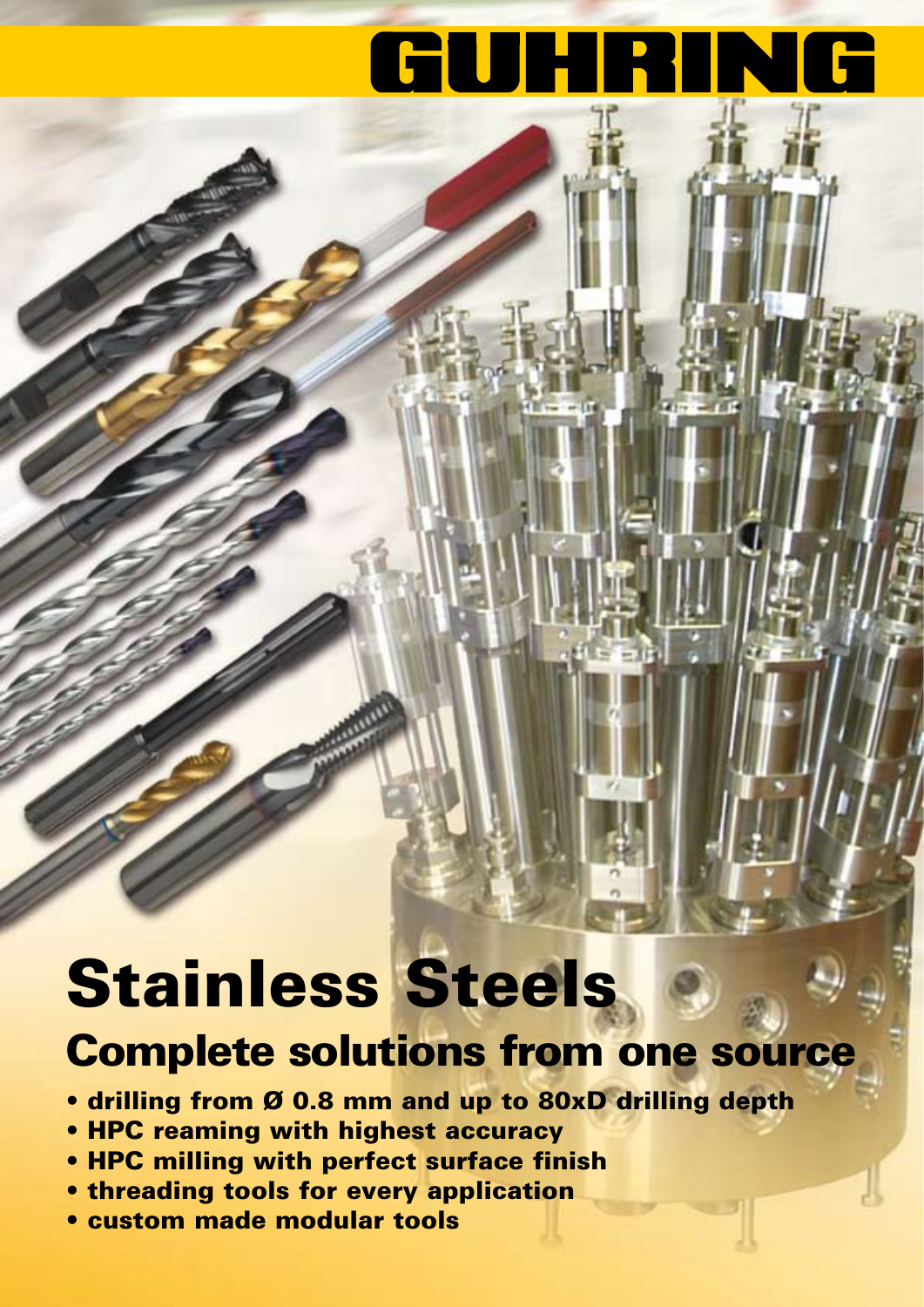# **Stainless steels and their attributes**

Stainless or acid-resistant steels have a very high chromium content > 12 %, an excellent resistance against chemically aggressive substances and corrosion. The chromium creates a micro oxygen diffusing chromium dioxide coating on the surface, that prevents in-depth corrosion.

Most stainless steels are from the austenitic group of steels. Next to chromium, nickel is the most important constituent of the structure, often molybdenum is also added to optimise the mechanical characterisics. The range of application of austenitic steels is the food industry, power plants and energy supply, ship building and the petrochemical industry, but increasingly also applications in architecture for wall cladding and roofing. Typical materials are 1.4301 (X5CrNi 18 10 / V2A), 1.4541 (X6CrNiTi 18 10), 1.4571 (X6CrNiMoTi 17 12 2 / V4A) or 1.4311 (X2CrNiN 18 10).

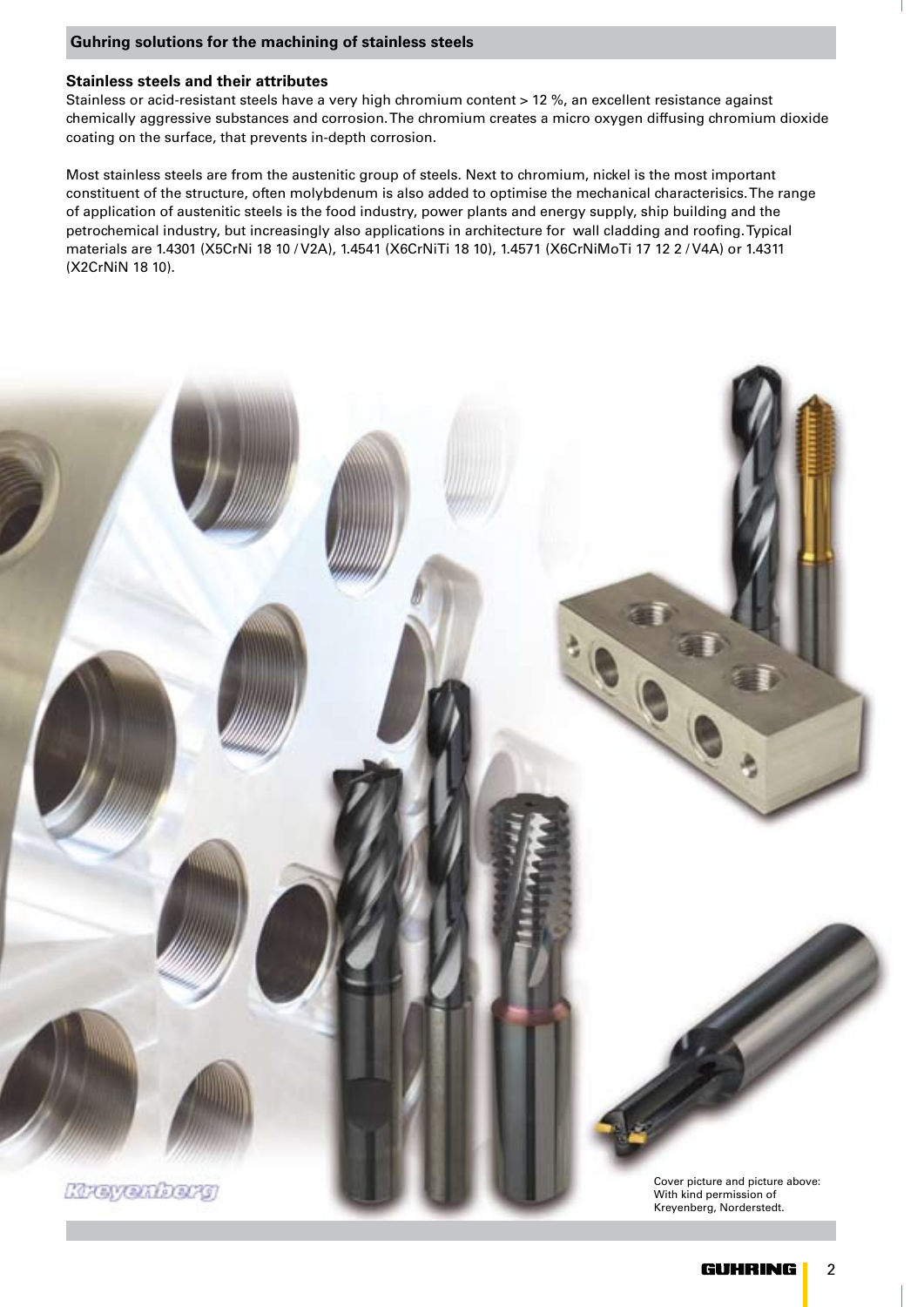#### **Guhring solutions for the machining of stainless steels**

#### **Properties and attributes when machining**

When machining stainless or acid-resistant steels, the following properties should be noted: These materials tend to work harden, are very poor conductors of heat and display a high toughness and shear elongation. The high toughness leads to a very heavy cutting load especially when drilling and when producing threads. In addition, the mechanical properties of stainless or acid-resistant steels produce unfavourable chips that tend to stick and jam.

#### **Optimal machining and tool selection**

Stainless or acid-resistant steels due to their properties and attributes require sharp tools with their back taper and clearance angle configured in such a way that the high elastic deformation does not lead to a jamming of the tool when machining.

High feed rates result in an optimal dissipation of heat via the chips, a very good cooling lubrication - ideally via internal cooling - supports the removal of heat as well as chip evacuation and, in addition, counteracts the work hardening. As coolant we recommend high-performance cutting oil, but at least 8 % soluble oil. In addition, pecking may be necessary during machining.

A relatively low cutting speed should be chosen and can greatly depend on the material composition. Machining tests are paramount for selecting the optimal cutting speed.

Due to the high work load particular attention must be paid to maximum rigidity of the machine as well as the workpiece and tool clamping. Always select the shortest possible tool for your machining task.

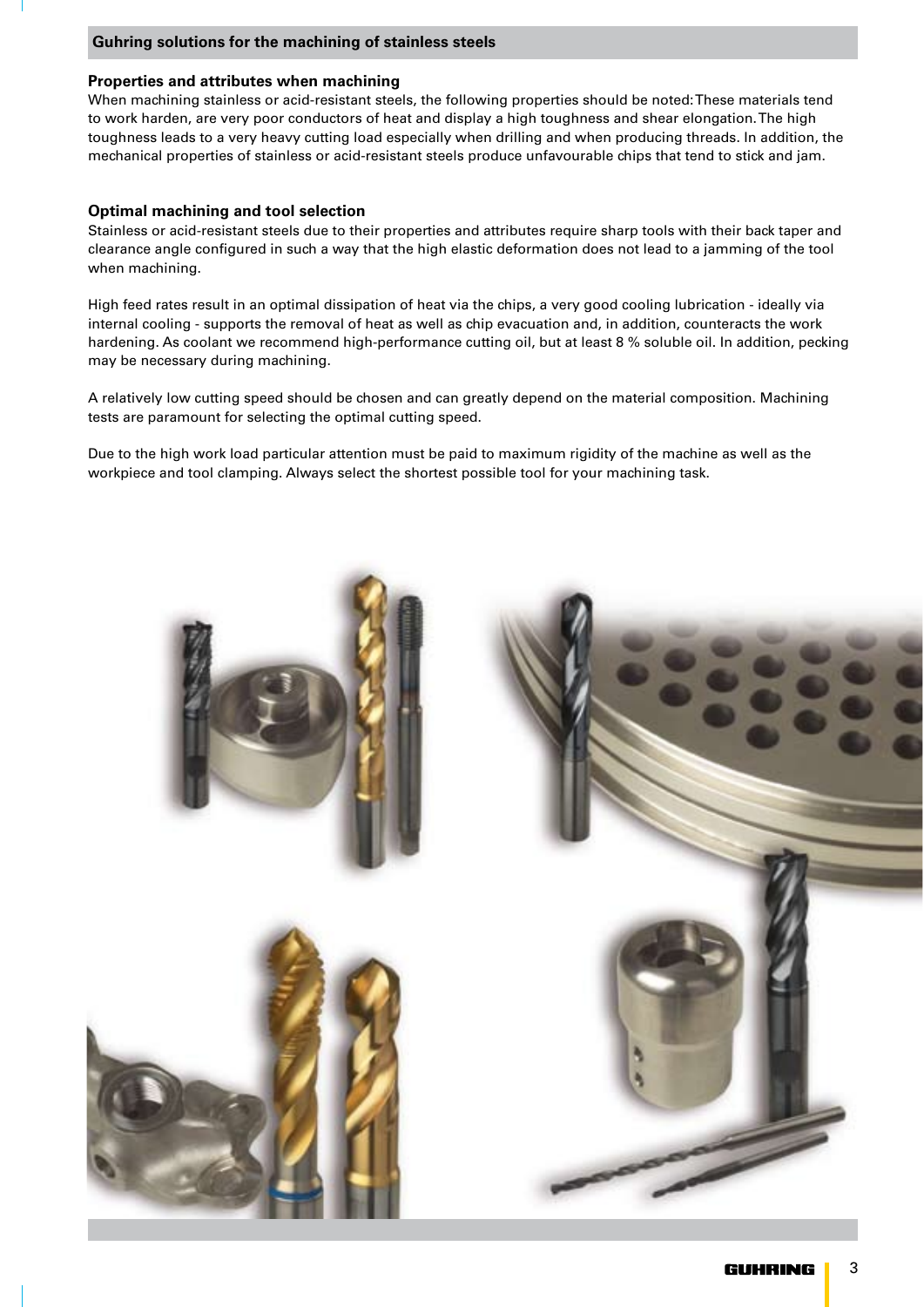# **Ratio drills RT 100 VA and RT 100 T**

Constant high performance and accuracy in stainless steels is provided by Guhring's Ratio drills RT 100 VA in the diameter range from 3.0 to 20.0 mm for the drilling depths 3xD and 5xD as well as Guhring's Ratio drills RT 100T in the diameter range from 3.0 to 14.0 mm for the drilling depths 20xD, 25xD, 30xD and 40xD. The geometries, tool materials and coatings of these two Ratio drills is especially adapted for the machining of stainless steels enabling the highest cutting parameters, perfect surface quality and secure chip evacuation especially from deep holes. This is supported by numerous drilling tests and application examples:

#### **Selected machining results RT 100 VA**

| <b>Guhring no.</b>             | 8511                  | 8511                        | 8611                   |
|--------------------------------|-----------------------|-----------------------------|------------------------|
| <b>Diameter</b>                | 8.0                   | 15.0                        | 6.8                    |
| <b>Coating</b>                 | TiAIN nanoA           | <b>TiAIN</b> nanoA          | TiAIN nanoA            |
|                                |                       |                             |                        |
| <b>Material group</b>          | stainless steel       | stainless steel             | stainless steel        |
| <b>Material</b><br>description | X5CrNi18 10<br>1.4301 | X6CrNiMoTi17-12-2<br>1.4571 | X6CrNiTi1810<br>1.4541 |
| <b>Drilling depth [mm]</b>     | 34                    | 58                          | 28                     |
| <b>Hole type</b>               | through hole          | blind hole                  | blind hole             |
|                                |                       |                             |                        |
| <b>Cooling</b>                 | internal              | internal                    | internal               |
| <b>Lubricant</b>               | soluble oil           | soluble oil                 | soluble oil            |
| <b>Machine type</b>            | machining centre      | machining centre            | machining centre       |
|                                |                       |                             |                        |
| $v_c$ [mm/min]                 | 50                    | 90                          | 60                     |
| f [mm/rev.]                    | 0.2                   | 0.14                        | 0.1                    |
|                                |                       |                             |                        |
| Tool life [m]                  | 140                   | 63                          | 150                    |

### **Selected machining results RT 100 T**

| <b>Guhring no.</b>             | 6511                         | 6512                   | 6513                        |
|--------------------------------|------------------------------|------------------------|-----------------------------|
| <b>Diameter</b>                | 3.5                          | 8.0                    | 5.0                         |
| <b>Coating</b>                 | <b>TiAIN</b>                 | <b>TiAIN</b>           | <b>TiAIN</b>                |
|                                |                              |                        |                             |
| <b>Material group</b>          | stainless steel              | stainless steel        | stainless steel             |
| <b>Material</b><br>description | <b>X5CrNi18 10</b><br>1.4301 | X6CrNiTi1810<br>1.4541 | X6CrNiMoTi17-12-2<br>1.4571 |
| <b>Drilling depth [mm]</b>     | 15                           | 210                    | 150                         |
| <b>Hole type</b>               | through hole                 | through hole           | through hole                |
|                                |                              |                        |                             |
| <b>Cooling</b>                 | internal                     | internal               | internal                    |
| <b>Lubricant</b>               | soluble oil                  | soluble oil            | soluble oil                 |
| <b>Machine type</b>            | machining centre             | machining centre       | machining centre            |
|                                |                              |                        |                             |
| $v_c$ [mm/min]                 | 90                           | 30                     | 35                          |
| $f$ [mm/rev.]                  | 0.04                         | 0.08                   | 0.04                        |
|                                |                              |                        |                             |
| Tool life [m]                  | 85                           | 11                     | 18                          |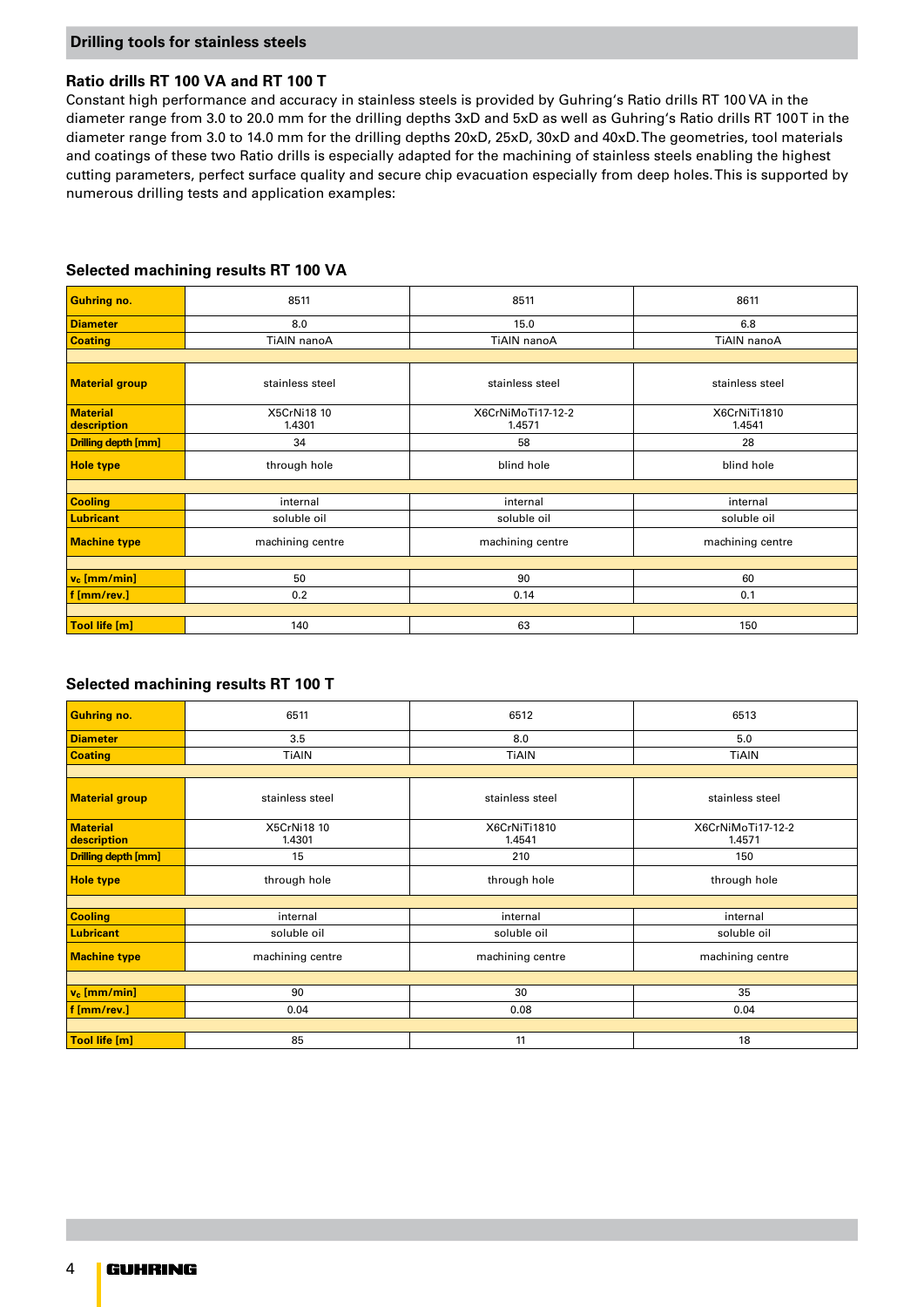| Standard            | Type                                          | Shank<br>form | Tool description and application           | Drilling depth | Tool material    | Surface<br>finish     | Diameter range   | Guhring<br>no. |
|---------------------|-----------------------------------------------|---------------|--------------------------------------------|----------------|------------------|-----------------------|------------------|----------------|
|                     |                                               |               | RT 100 VA - Ratio drills                   |                |                  |                       |                  |                |
|                     | with coolant ducts                            |               |                                            |                |                  |                       |                  |                |
| <b>DIN</b><br>6537K | RT 100<br>VA                                  | <b>HA</b>     |                                            | $3 \times D$   | solid<br>carbide | TiAIN<br>nanoA        | $3.000 - 16.000$ | 8510           |
| <b>DIN</b><br>6537K | RT 100<br><b>VA</b>                           | HE.           |                                            | $3 \times D$   | solid<br>carbide | TiAIN<br>nanoA        | $3.000 - 25.000$ | 8610           |
| <b>DIN</b><br>6537L | RT 100<br><b>VA</b>                           | HA            |                                            | $5 \times D$   | solid<br>carbide | <b>TiAIN</b><br>nanoA | $3.000 - 16.000$ | 8511           |
| <b>DIN</b><br>6537L | RT 100<br>VA                                  | HE.           |                                            | $5 \times D$   | solid<br>carbide | <b>TiAIN</b><br>nanoA | $3.000 - 25.000$ | 8611           |
|                     | RT 100 T - Ratio drills<br>with coolant ducts |               |                                            |                |                  |                       |                  |                |
| Guhring<br>standard | RT 100<br>T.                                  | HA            | AND REAL PROPERTY.                         | $20 \times D$  | solid<br>carbide | <b>TiAIN</b>          | 3.00<br>$-14.00$ | 6511           |
| Guhring<br>standard | RT 100<br>T.                                  | HA            | <b>CONTACTOR AND ARRANGEMENT CONTACTOR</b> | $25 \times D$  | solid<br>carbide | TiAIN                 | 3.00<br>$-12.00$ | 6512           |
| Guhring<br>standard | RT 100<br>T.                                  | HA            | <b>CONTACT AND ARRANGEMENT</b>             | $30 \times D$  | solid<br>carbide | <b>TiAIN</b>          | 3.00<br>$-10.00$ | 6513           |
| Guhring<br>standard | RT 100<br>T.                                  | НA            |                                            | $40 \times D$  | solid<br>carbide | <b>TiAIN</b>          | 3.00<br>$-8.00$  | 6514           |

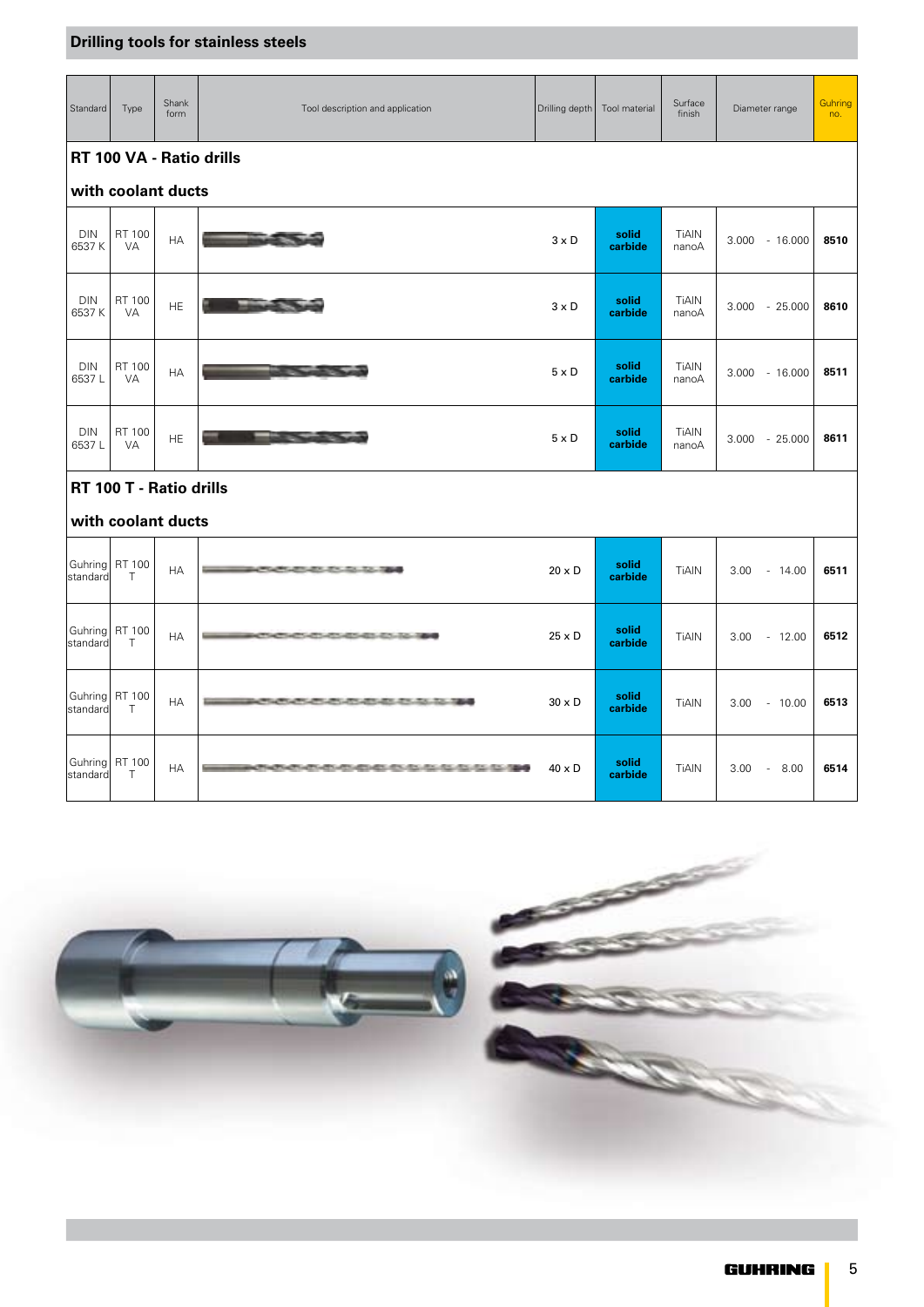# **Solid carbide micro-precision drills**

For especially small holes in stainless steels Guhring offers solid carbide micro-precision drills with diameters between 0.8 and 3.0 mm. They are available without internal cooling for the drilling depths 4xD and 7xD as well as with internal cooling for the drilling depths 8xD and 15xD.

|  |  |  | Selected solid carbide micro-precision drill machining results |  |
|--|--|--|----------------------------------------------------------------|--|
|  |  |  |                                                                |  |

| <b>Guhring no.</b>             | 6408                                     | 6412                    | 6408                    |
|--------------------------------|------------------------------------------|-------------------------|-------------------------|
| <b>Diameter</b>                | $2.6$ mm                                 | $2.1 \text{ mm}$        | $1.4 \text{ mm}$        |
| <b>Coating</b>                 | <b>TiAIN SuperA</b>                      | <b>TiAIN SuperA</b>     | <b>TiAIN SuperA</b>     |
|                                |                                          |                         |                         |
| <b>Material group</b>          | stainless steel                          | stainless steel         | stainless steel         |
| <b>Material</b><br>description | 105CrMo17<br>1.4125                      | X6CrNiTi18 10<br>1.4301 | X6CrNiTi18 10<br>1.4301 |
| <b>Drilling depth</b>          | 8xD                                      | 15xD                    | 8xD                     |
| <b>Hole type</b>               | blind hole                               | blind hole              | blind hole              |
|                                |                                          |                         |                         |
| <b>Cooling</b>                 | IC 100 bar                               | IC 80 bar               | IC 80 bar               |
| <b>Lubricant</b>               | neat oil                                 | soluble oil             | soluble oil             |
| <b>Machine type</b>            | machining centre                         | machining centre        | machining centre        |
|                                |                                          |                         |                         |
| $v_c$ [mm/min]                 | 53                                       | 60                      | 60                      |
| $f$ [mm/rev.]                  | 0.06                                     | 0.03                    | 0.021                   |
|                                |                                          |                         |                         |
| Tool life [m]                  | 500 parts, end of tool life not reached! | 60                      | 50                      |

# **GU 500 high-speed steel drills**

For smaller batch sizes as well as unstable machine conditions the application of HSCO GU 500 drills is recommended. They have a reinforced straight shank and are available in short or extra short lengths. GU 500 high speed drills achieve excellent machining results in stainless steels:

### **GU 500 selected machining results**

| Guhring no.                    | 511                   | 511                   | 512                         |
|--------------------------------|-----------------------|-----------------------|-----------------------------|
| <b>Diameter</b>                | 5.56                  | 6.8                   | 6.0                         |
| <b>Coating</b>                 | TiN                   | TiN                   | TiN                         |
|                                |                       |                       |                             |
| <b>Material group</b>          | stainless steel       | stainless steel       | stainless steel             |
| <b>Material</b><br>description | XCrNi18-10/<br>1.4304 | XCrNi18-10/<br>1.4304 | X6CrNiMoTi17-12-2<br>1.4571 |
| Drilling depth [mm]            | 43                    | 30.8                  | 22.0                        |
| <b>Hole type</b>               | through hole          | through hole          | blind hole                  |
|                                |                       |                       |                             |
| <b>Cooling</b>                 | EC                    | EC                    | EC                          |
| Lubricant                      | soluble oil           | soluble oil           | soluble oil                 |
| <b>Machine type</b>            | machining centre      | machining centre      | machining centre            |
|                                |                       |                       |                             |
| $\mathbf{v_c}$ [mm/min]        | 40                    | 10                    | 14                          |
| f [mm/rev.]                    | 0.1                   | 0.08                  | 0.1                         |
|                                |                       |                       |                             |
| Tool life [m]                  | 9                     | 30.5                  | 5                           |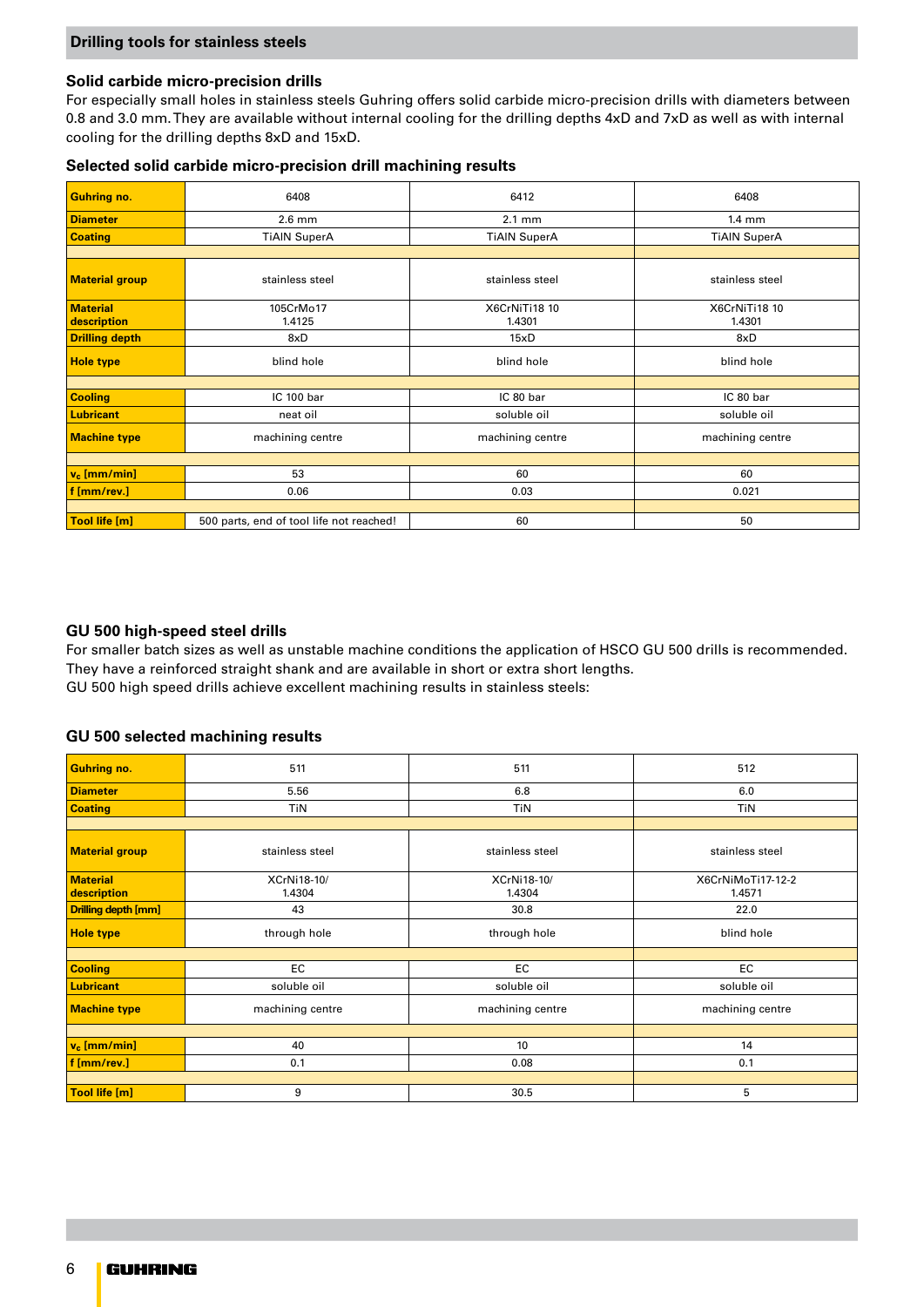| Standard                   | Type                                 | Shank<br>form         | Tool description and application                                                                                                     | Drilling<br>depth | Tool material    | Surface<br>finish       | Diameter range    | Guhring<br>no. |  |
|----------------------------|--------------------------------------|-----------------------|--------------------------------------------------------------------------------------------------------------------------------------|-------------------|------------------|-------------------------|-------------------|----------------|--|
|                            | Solid carbide micro-precision drills |                       |                                                                                                                                      |                   |                  |                         |                   |                |  |
|                            |                                      | without coolant ducts |                                                                                                                                      |                   |                  |                         |                   |                |  |
| Guhring<br>standard        | N                                    | <b>HA</b>             | -<br><b><i>COLUMN CAN</i></b>                                                                                                        | $4 \times D$      | solid<br>carbide | <b>TiAIN</b><br>Super A | $0.800 - 3.000$   | 6400           |  |
| Guhring<br><b>standard</b> | $\mathsf{N}$                         | <b>HA</b>             | <b>LESSEN</b>                                                                                                                        | $7 \times D$      | solid<br>carbide | <b>TiAIN</b><br>Super A | 0.800<br>$-3.000$ | 6401           |  |
|                            |                                      |                       | Solid carbide micro-precision drills                                                                                                 |                   |                  |                         |                   |                |  |
|                            |                                      | with coolant ducts    |                                                                                                                                      |                   |                  |                         |                   |                |  |
| Guhring<br>standard        | $\mathsf{N}$                         | <b>HA</b>             | <b><i><u>Alexander State State State State State State State State State State State State State State State State State</u></i></b> | $8 \times D$      | solid<br>carbide | <b>TiAIN</b><br>Super A | $1.400 - 3.000$   | 6408           |  |
| Guhring<br>standard        | $\mathsf{N}$                         | <b>HA</b>             | of party party and party party and                                                                                                   | $15 \times D$     | solid<br>carbide | <b>TiAIN</b><br>Super A | 1.400<br>$-3.000$ | 6412           |  |
| <b>GU 500</b>              |                                      |                       |                                                                                                                                      |                   |                  |                         |                   |                |  |
|                            |                                      |                       | twist drills with reinforced shank                                                                                                   |                   |                  |                         |                   |                |  |
| Guhring<br>standard        | <b>GU 500</b>                        |                       |                                                                                                                                      | $3 \times D$      | <b>HSCO</b>      | TiN                     | 3.00<br>$-14.00$  | 512            |  |
| Guhring<br>standard        | <b>GU 500</b>                        |                       |                                                                                                                                      | $5 \times D$      | <b>HSCO</b>      | TiN                     | 3.00<br>$-14.00$  | 511            |  |

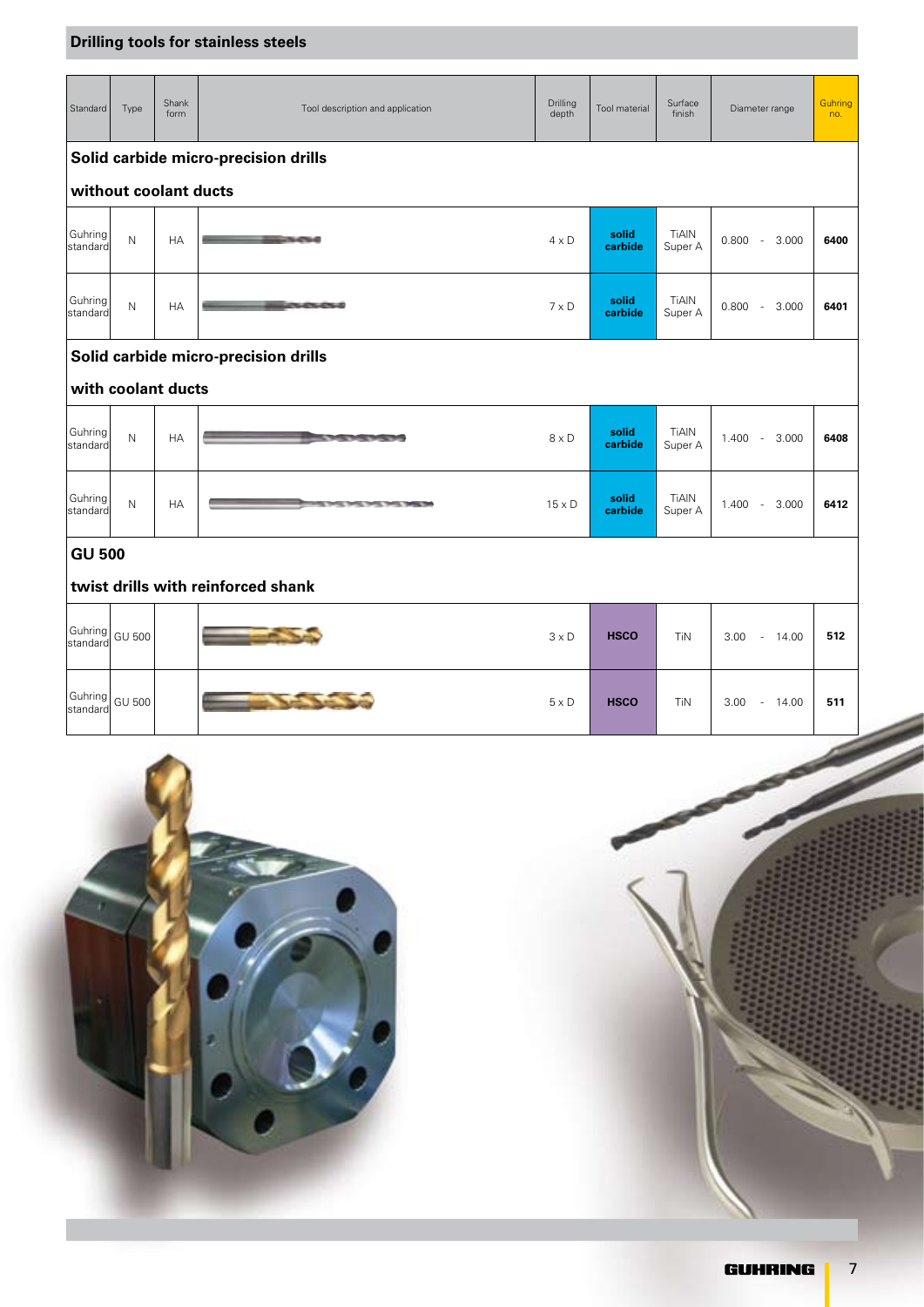### **EB 80 and EB 100 single-flute gun drills**

Guhring provides single-flute gun drills type EB 80 and EB 100 ex-stock especially for close tolerances or for primarily deep holes and especially for the machining of high-alloyed and stainless steels. Thanks to their special carbide grade, geometry and coating they achieve long tool life in stainless steels as the machining results listed below demonstrate.

|                                | <b>Selected machining results EB 80</b> |                        | <b>EB 100</b>                 |
|--------------------------------|-----------------------------------------|------------------------|-------------------------------|
| <b>Guhring no.</b>             | 5640                                    | 5641                   | 5637                          |
| <b>Diameter</b>                | 6.0                                     | 10.0                   | 2.5                           |
| <b>Coating</b>                 | <b>TiCN</b>                             | <b>TiCN</b>            | SuperA                        |
|                                |                                         |                        |                               |
| <b>Material group</b>          | stainless steel                         | stainless steel        | stainless steel               |
| <b>Material</b><br>description | X5CrNi1810<br>1.4301                    | X6CrNiTi181C<br>1.4541 | X620CrNiMoTi17-12-2<br>1.4571 |
| <b>Drilling depth [mm]</b>     | 175                                     | 380                    | 110                           |
| <b>Hole type</b>               | through hole                            | blind hole             | blind hole                    |
|                                |                                         |                        |                               |
| <b>Cooling</b>                 | internal                                | external               | internal                      |
| <b>Lubricant</b>               | soluble oil                             | soluble oil            | soluble oil                   |
| <b>Machine type</b>            | machining centre                        | machining centre       | machining centre              |
|                                |                                         |                        |                               |
| $v_c$ [mm/min]                 | 55                                      | 40                     | 45                            |
| $fz$ [mm]                      | 0.014                                   | 0.016                  | 0.008                         |
|                                |                                         |                        |                               |
| Tool life [m]                  | 3.5                                     | 2.7                    | 2.1                           |

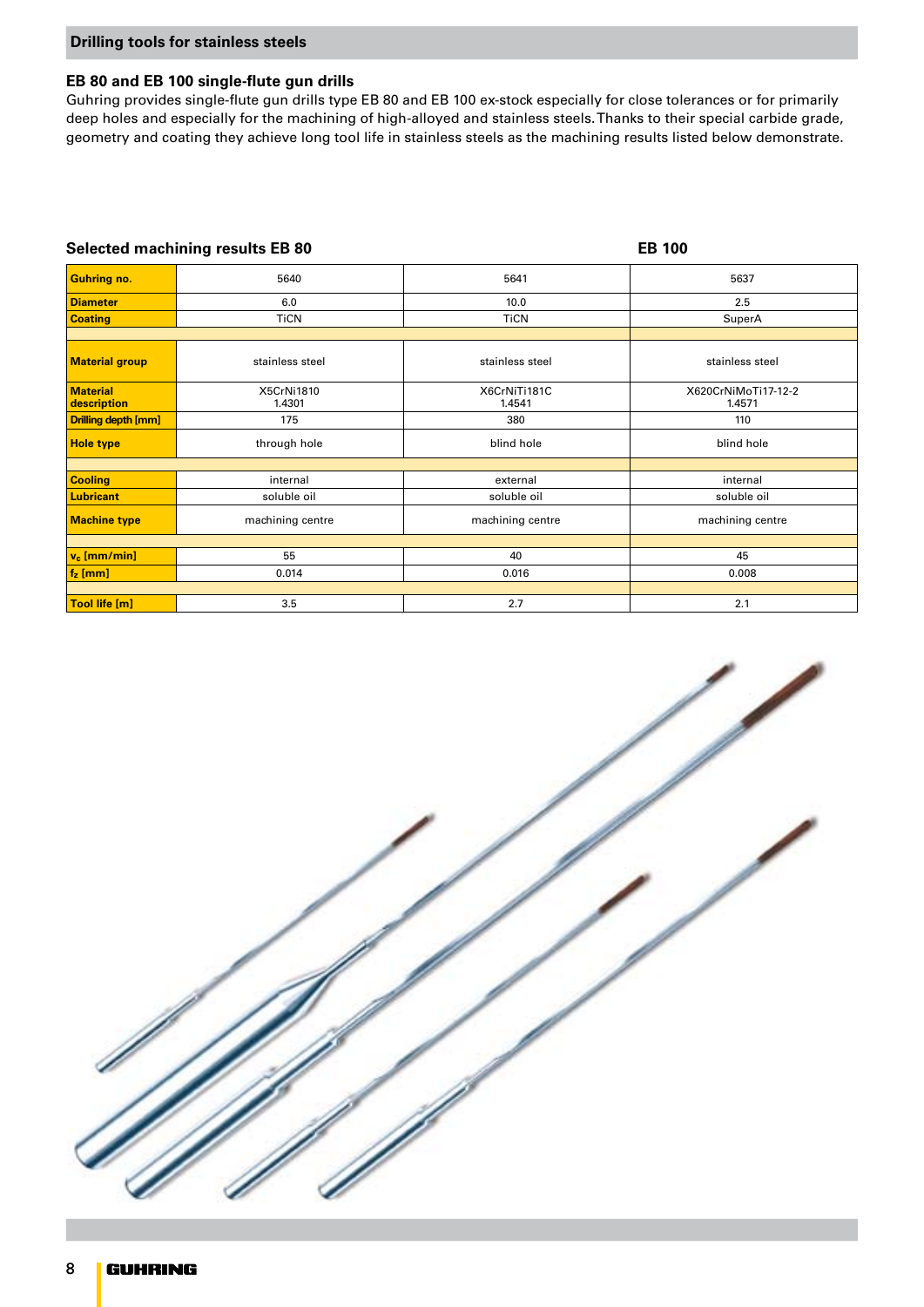| Standard            | Type                    | Tool description and application | Flute length<br>$(mm)$ /<br>Drilling depth | <b>Tool</b> material    | Surface<br>finish      | Diameter range           | Guhring<br>no. |
|---------------------|-------------------------|----------------------------------|--------------------------------------------|-------------------------|------------------------|--------------------------|----------------|
|                     | <b>Gun drills EB80</b>  |                                  |                                            |                         |                        |                          |                |
|                     |                         | with coolant ducts               |                                            |                         |                        |                          |                |
| Guhring<br>standard | EB 80                   |                                  | 45,00                                      | <b>Solid</b><br>carbide | <b>TiCN</b>            | 4.000 - 12.000           | 5639           |
| Guhring<br>standard | EB 80                   |                                  | 80,00                                      | <b>Solid</b><br>carbide | <b>TiCN</b>            | 4.000 - 12.000           | 5640           |
| Guhring<br>standard | EB 80                   |                                  | 120,00                                     | <b>Solid</b><br>carbide | <b>TiCN</b>            | 4.000 - 12.000           | 5641           |
| Guhring<br>standard | EB 80                   |                                  | 160,00                                     | <b>Solid</b><br>carbide | <b>TiCN</b>            | 4.950 - 11.950           | 5642           |
|                     | <b>Gun drills EB100</b> |                                  |                                            |                         |                        |                          |                |
|                     |                         | with coolant ducts               |                                            |                         |                        |                          |                |
| Guhring<br>standard | EB 100                  |                                  | $20 \times D$                              | <b>Solid</b><br>carbide | TiAIN<br>SuperA        | $-3.200$<br>2.000        | 5632           |
| Guhring<br>standard | EB 100                  |                                  | $30 \times D$                              | <b>Solid</b><br>carbide | <b>TiAIN</b><br>SuperA | 2.000<br>5.000<br>$\sim$ | 5633           |
| Guhring<br>standard | EB 100                  |                                  | $40 \times D$                              | <b>Solid</b><br>carbide | <b>TiAIN</b><br>SuperA | $2.000 - 5.000$          | 5637           |
| Guhring<br>standard | EB 100                  |                                  | $80 \times D$                              | <b>Solid</b><br>carbide | <b>TiAIN</b><br>SuperA | 2.000<br>$-8.000$        | 5638           |

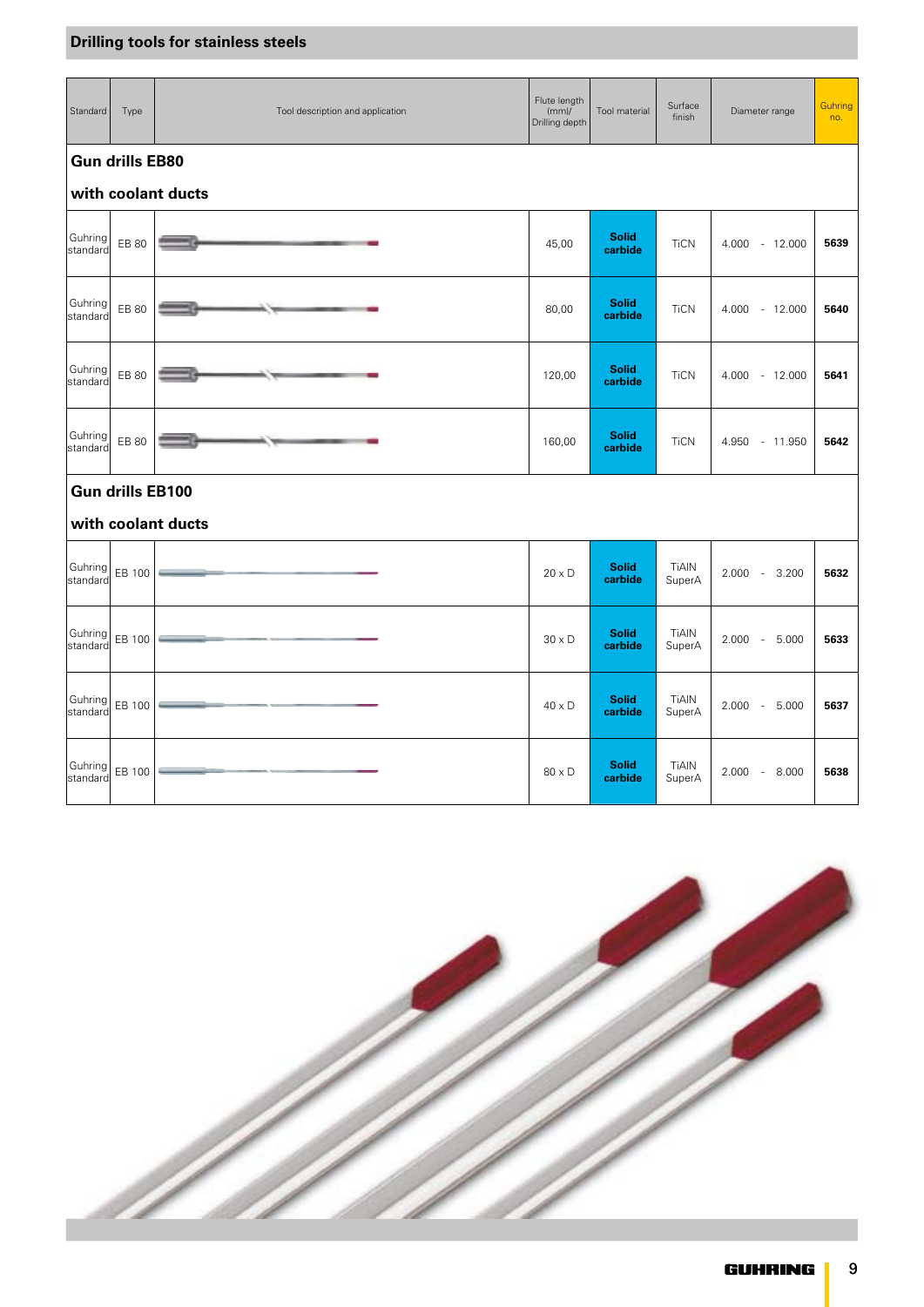### **Reaming tools for stainless steels**

# **HR 500 high-performance reamers and solid carbide NC-reamers**

High-performance and extreme accuracy are the features of Guhring's HR 500 reamers and solid carbide NC-reamers. HR 500 high-performance reamers excel as solid carbide tools in the diameter range up to 20.00 mm with highest performance levels. They are also available as carbide-tipped tools in the diameter range from 22.0 to 40.0 mm, so the tool material is optimally adapted to the machining task.

Guhring's NC-reamers are designed to satisfy the high quality demands in the production arena and are designed for accurate clamping in hydraulic chucks and shrink fit chucks.

# **HR 500 selected machining results**

| <b>Guhring no.</b>             | 1686                        | 1685                  | 1685                  | 1685                       |
|--------------------------------|-----------------------------|-----------------------|-----------------------|----------------------------|
| <b>Diameter</b>                | 10.0                        | 16.0                  | 5.0                   | 7.0                        |
| <b>Coating</b>                 | <b>TiAIN</b>                | <b>TiAIN</b>          | <b>TiAIN</b>          | <b>TiAIN</b>               |
|                                |                             |                       |                       |                            |
| <b>Material group</b>          | stainless steel             | stainless steel       | stainless steel       | stainless steel            |
| <b>Material</b><br>description | X6CrNiMoTi17 12 2<br>1.4571 | X20CrNi17 2<br>1.4057 | X10CrNiS189<br>1.4305 | X1CrNiMoN25 25 2<br>1.4465 |
| <b>Drilling depth [mm]</b>     | 25.0                        | 19.0                  | 7.5                   | 65                         |
| <b>Hole type</b>               | through hole                | blind hole            | blind hole            | blind hole                 |
|                                |                             |                       |                       |                            |
| <b>Cooling</b>                 | internal                    | internal              | external              | internal                   |
| <b>Lubricant</b>               | soluble oil                 | soluble oil           | soluble oil           | neat oil                   |
| <b>Machine type</b>            | machining centre            | machining centre      | machining centre      | turning centre             |
|                                |                             |                       |                       |                            |
| $v_c$ [mm/min]                 | 80                          | 100                   | 60                    | 60                         |
| $fz$ [mm]                      | 0.13                        | 0.25                  | 0.2                   | 0.13                       |
|                                |                             |                       |                       |                            |
| Tool life [m]                  | 25                          | 28.5                  | 12                    | 195                        |

### **Solid carbide NC-reamers selected machining results**

| <b>Guhring no.</b>             | 1449                        |
|--------------------------------|-----------------------------|
| <b>Diameter</b>                | 7.0                         |
| <b>Coating</b>                 | TiN                         |
|                                |                             |
| <b>Material group</b>          | stainless steel             |
| <b>Material</b><br>description | X6CrNiMoTi17 12 2<br>1.4571 |
| <b>Drilling depth [mm]</b>     | 20,0                        |
| <b>Hole type</b>               | through hole                |
|                                |                             |
| <b>Cooling</b>                 | external                    |
| <b>Lubricant</b>               | soluble oil                 |
| <b>Machine type</b>            | machining centre            |
|                                |                             |
| $v_c$ [mm/min]                 | 6                           |
| $fz$ [mm]                      | 0.025                       |
|                                |                             |
| Tool life [m]                  | 7.0                         |

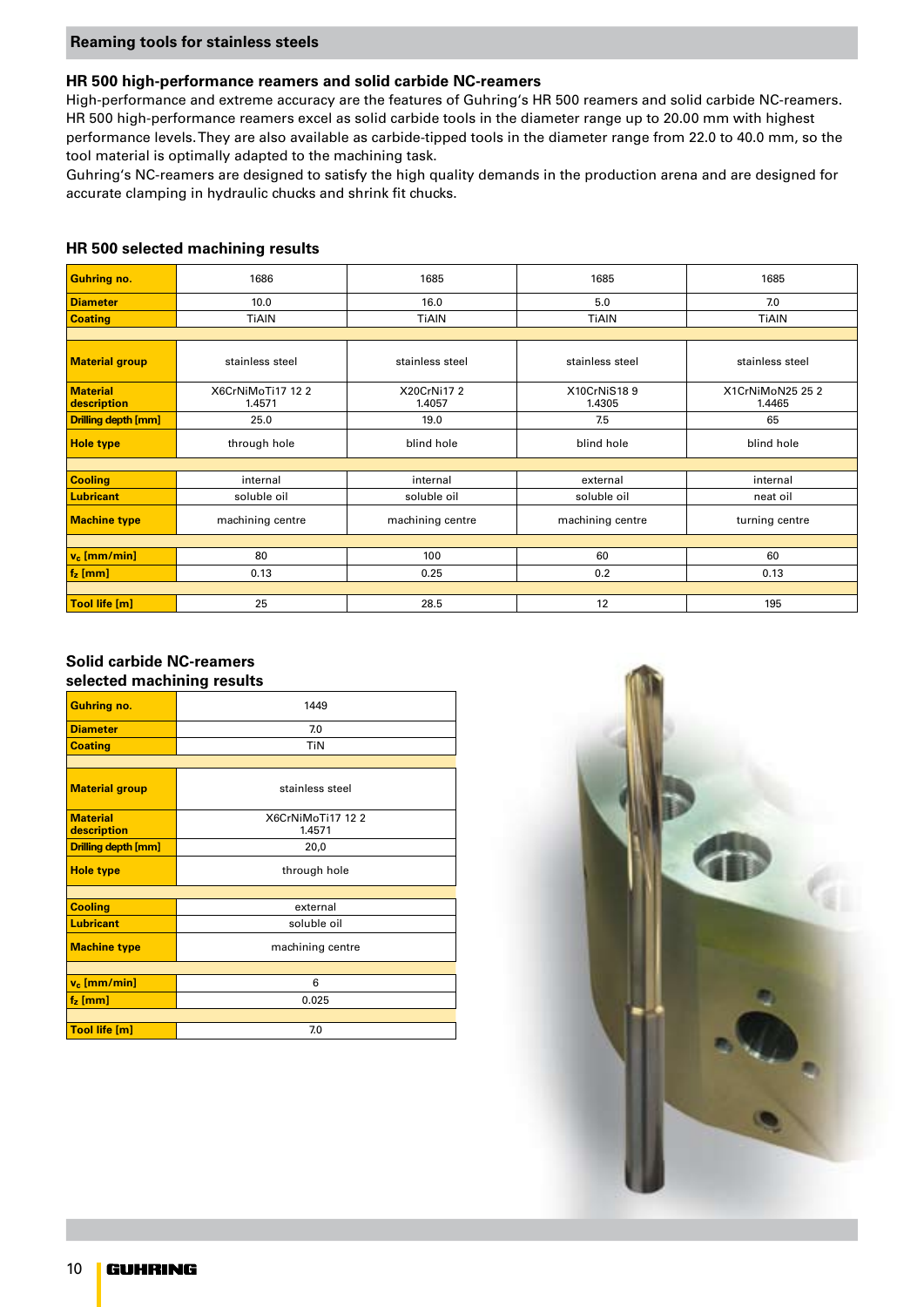# **Reaming tools for stainless steels**

| Standard                     | Type                              | Shank<br>form               | Tool description and application | Tool material    | Surface<br>finish | Diameter range   | Guhring<br>no. |
|------------------------------|-----------------------------------|-----------------------------|----------------------------------|------------------|-------------------|------------------|----------------|
| <b>HR 500 S</b>              |                                   |                             |                                  |                  |                   |                  |                |
| for blind holes              |                                   |                             |                                  |                  |                   |                  |                |
| Guhring   HR 500<br>standard | S                                 | straight<br>$h\bar{\sigma}$ |                                  | solid<br>carbide | <b>TiAIN</b>      | 4.000 - 20.000   | 1685           |
| standard                     | Guhring   HR 500<br>S             | straight<br>h6              |                                  | solid<br>carbide | <b>TiAIN</b>      | 3.970 - 12.030   | 1675           |
| <b>HR 500 D</b>              |                                   |                             |                                  |                  |                   |                  |                |
|                              | for through holes                 |                             |                                  |                  |                   |                  |                |
| standard                     | Guhring   HR 500   straight<br>D  | h <sub>6</sub>              |                                  | solid<br>carbide | <b>TiAIN</b>      | 4.000 - 20.000   | 1686           |
| standard                     | Guhring   HR 500   straight<br>D  | h <sub>6</sub>              |                                  | solid<br>carbide | TiAIN             | 3.970 - 12.030   | 1676           |
| <b>HR 500 GS</b>             |                                   |                             |                                  |                  |                   |                  |                |
|                              | for blind holes                   |                             |                                  |                  |                   |                  |                |
| standard                     | Guhring   HR 500   straight<br>GS | h <sub>6</sub>              |                                  | carbide          | <b>TiAIN</b>      | 22.000 - 40.000  | 1680           |
| <b>HR 500 GD</b>             |                                   |                             |                                  |                  |                   |                  |                |
|                              | for through holes                 |                             |                                  |                  |                   |                  |                |
| standard                     | Guhring   HR 500   straight<br>GD | h6                          |                                  | carbide          | TiAIN             | 22.000 - 40.000  | 1681           |
|                              |                                   |                             | <b>Solid carbide NC-reamers</b>  |                  |                   |                  |                |
|                              |                                   |                             | with extremely unequal spacing   |                  |                   |                  |                |
| Guhring<br>standard          |                                   | straight<br>h6              |                                  | solid<br>carbide | bright            | 0.980 - 12.050   | 1427           |
| Guhring<br>standard          |                                   | straight<br>$h\overline{6}$ |                                  | solid<br>carbide | bright            | $3.000 - 12.000$ | 1449           |
|                              | as.<br><b>GEE</b>                 |                             |                                  |                  |                   |                  |                |

 $\bullet$ 

4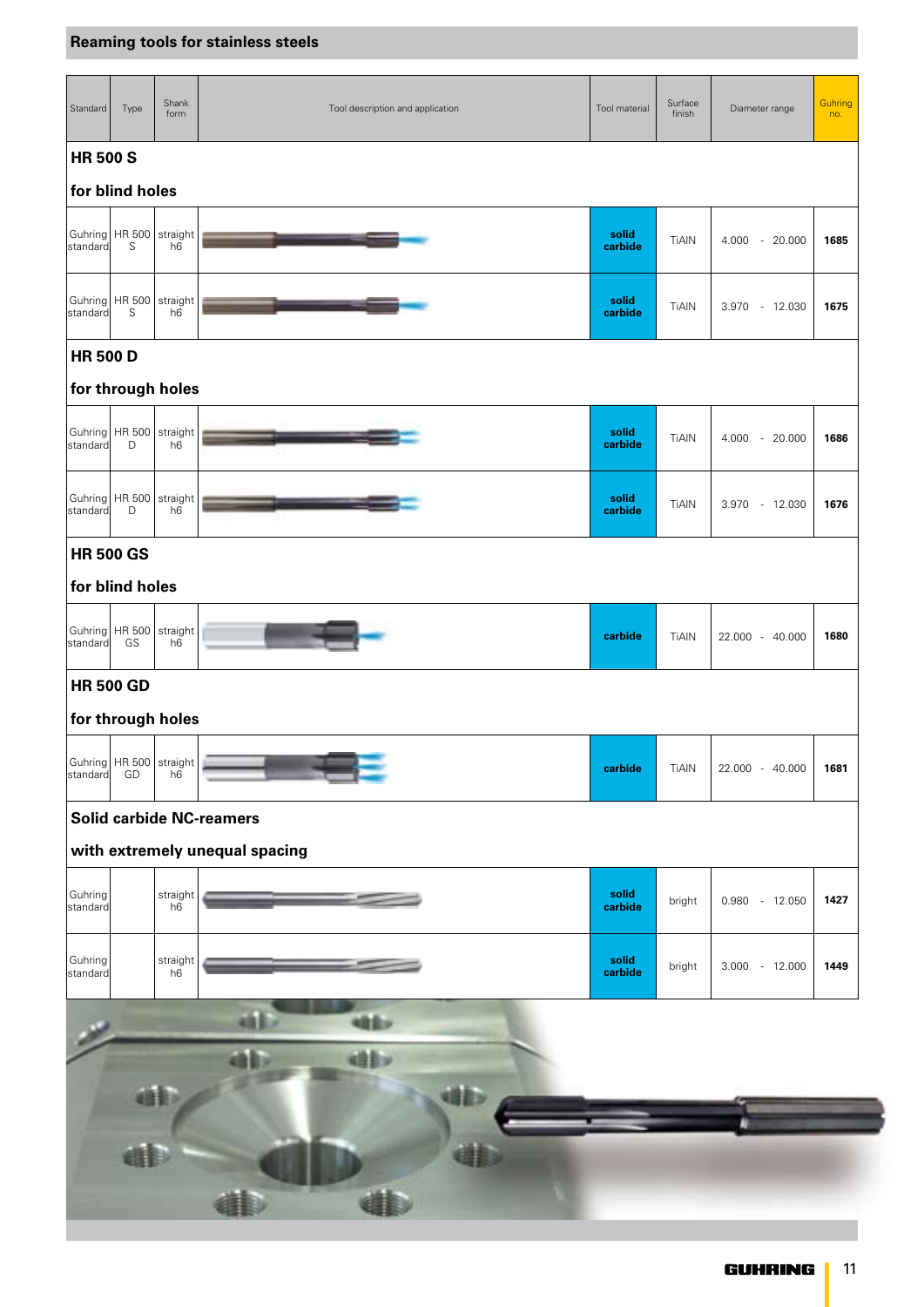# **Ratio end mills RF 100 VA**

RF 100 high-performance end mills excel with different spiral angles, resulting in a vibration-free cut. With the unequal helix, a considerably better surface quality is achieved on finishing operations and clearly higher feed rates can be achieved with slot drilling and rough milling.

With many applications the complete milling process can be covered with a RF 100, generating a considerable cost advantage in addition to an increase in tool life and dimensional accuracy of the workpiece.

In combination with the newly developed roughing geometry RF 100 VA/NF milling cutters enable a drastic increase in tool life compared to conventional roughing end mills with round or flat knuckle-type teeth. At the same time the surface quality improves to a peak-to-valley depth of approximately Ra = 2-3µm, making finishing operations in many cases unnecessary. In addition, the new design reduces power consumption in comparison to conventional RF 100 end mills, allowing application in unstable conditions and on less powerful machines.

| <b>Guhring no.</b>              | 3805                        | 3803                        | 3080                                    | 3718                          | 3803                         |  |  |
|---------------------------------|-----------------------------|-----------------------------|-----------------------------------------|-------------------------------|------------------------------|--|--|
| <b>Type</b>                     | <b>RF 100 VA</b>            | <b>RF 100 VA</b>            | <b>RF 100 VA</b>                        | <b>RF 100 VA/NF</b>           | <b>RF 100 VA</b>             |  |  |
| <b>Diameter</b>                 | 12.0                        | 12.0                        | 12.7                                    | 12.0                          | 12.0                         |  |  |
| <b>Coating</b>                  | TiAIN nanoA                 | TiAIN nanoA                 | <b>TiAIN</b> nanoA                      | TiAIN nanoA                   | TiAIN nanoA                  |  |  |
|                                 |                             |                             |                                         |                               |                              |  |  |
| <b>Material group</b>           | stainless steel             | stainless steel             | stainless steel                         | stainless steel               | special alloy                |  |  |
| <b>Material</b><br>description  | <b>X5CrNi134</b><br>1.4301  | X12CrMoS17<br>1.4104        | X6CrNiMoTi17 12 2<br>1.4571             | X10CrNiS189<br>1.4305         | Inconel 625                  |  |  |
| <b>Cutting depth ap</b>         | 6.0                         | 12.0                        | 14.5                                    | 18.0                          | 12.0                         |  |  |
| <b>Cutting width ae</b><br>[mm] | 3.0                         | 6.0                         | 2.5                                     | 12.0                          | 12.0                         |  |  |
| <b>Milling type</b>             | rough milling               | rough milling               | finish milling                          | slot drilling                 | slot drilling                |  |  |
|                                 |                             |                             |                                         |                               |                              |  |  |
| <b>Cooling</b>                  | external                    | external                    | without                                 | external                      | external                     |  |  |
| <b>Lubricant</b>                | soluble oil                 | soluble oil                 |                                         | soluble oil                   | soluble oil                  |  |  |
| <b>Machine type</b>             | machining centre<br>(BT 40) | machining centre<br>(BT 40) | machining centre<br>(BT <sub>50</sub> ) | machining centre<br>(HSK 100) | machining centre<br>(HSK 63) |  |  |
|                                 |                             |                             |                                         |                               |                              |  |  |
| $v_c$ [m/min]                   | 113                         | 190                         | 118                                     | 72                            | 33                           |  |  |
| $fz$ [mm/min.]                  | 0.084                       | 0.04                        | 0.08                                    | 0.065                         | 0.04                         |  |  |
|                                 |                             |                             |                                         |                               |                              |  |  |
| Tool life [m]                   | 81                          | 132                         | 45                                      | $(126 \text{ min.})$          | (70 min.)                    |  |  |

# **RF 100 VA and RF 100 VA/NF selected machining results**

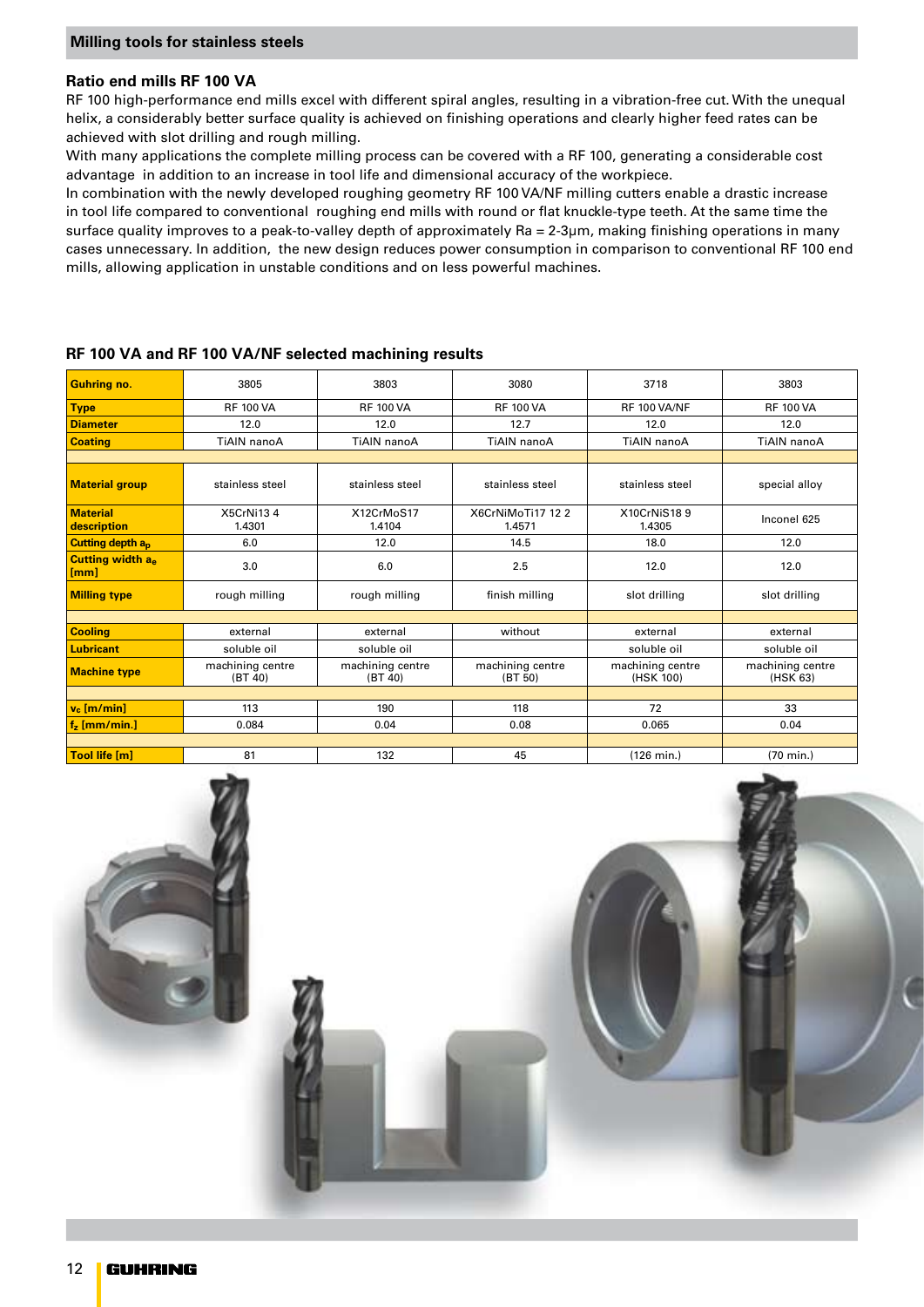| Standard                    | Type                                       | Shank<br>form | Tool description and application | Tool material           | Surface<br>finish     | Diameter range     | Guhring<br>no. |  |  |  |
|-----------------------------|--------------------------------------------|---------------|----------------------------------|-------------------------|-----------------------|--------------------|----------------|--|--|--|
|                             | Ratio end mills RF 100 VA                  |               |                                  |                         |                       |                    |                |  |  |  |
|                             | centre cutting                             |               |                                  |                         |                       |                    |                |  |  |  |
| <b>DIN</b><br>6527K         | <b>NH</b><br>36°/38°                       | HA            |                                  | <b>Solid</b><br>carbide | <b>TiAIN</b><br>nanoA | 4.000 - 20.000     | 3804           |  |  |  |
| <b>DIN</b><br>6527K         | <b>NH</b><br>$36^{\circ}/38^{\circ}$       | HB            |                                  | <b>Solid</b><br>carbide | <b>TiAIN</b><br>nanoA | 4.000 - 20.000     | 3805           |  |  |  |
| <b>DIN</b><br>6527L         | <b>NH</b><br>$36^{\circ}/38^{\circ}$       | HA            |                                  | <b>Solid</b><br>carbide | <b>TiAIN</b><br>nanoA | $6.000 - 25.000$   | 3800           |  |  |  |
| <b>DIN</b><br>6527L         | <b>NH</b><br>$36^{\circ}/38^{\circ}$       | HB            |                                  | <b>Solid</b><br>carbide | <b>TiAIN</b><br>nanoA | $6.000 - 25.000$   | 3803           |  |  |  |
| Guhring<br>standard         | $\mathsf{NH}\,$<br>$36^{\circ}/38^{\circ}$ | HA            |                                  | <b>Solid</b><br>carbide | <b>TiAIN</b><br>nanoA | $6.000 - 20.000$   | 3806           |  |  |  |
| Guhring<br>standard 36°/38° | <b>NH</b>                                  | HB            |                                  | <b>Solid</b><br>carbide | <b>TiAIN</b><br>nanoA | $-20.000$<br>6.000 | 3807           |  |  |  |
|                             |                                            |               | Ratio end mills RF 100 VA/NF     |                         |                       |                    |                |  |  |  |
|                             | centre cutting                             |               |                                  |                         |                       |                    |                |  |  |  |
| <b>DIN</b><br>6527L         | <b>NF</b><br>$36^{\circ}/38^{\circ}$       | HA            |                                  | <b>Solid</b><br>carbide | TiAIN<br>nanoA        | $6.000 - 25.000$   | 3696           |  |  |  |
| DIN<br>6527L                | NF<br>$36^{\circ}/38^{\circ}$              | HB            | <b>TANKS</b>                     | Solid<br>carbide        | TiAIN<br>nanoA        | $6.000 - 25.000$   | 3718           |  |  |  |
| Guhring<br>standard 36°/38° | <b>NF</b>                                  | HA            | 40.00                            | <b>Solid</b><br>carbide | <b>TiAIN</b><br>nanoA | $6.000 - 20.000$   | 3733           |  |  |  |
| Guhring<br>standard 36°/38° | <b>NF</b>                                  | HB            |                                  | <b>Solid</b><br>carbide | <b>TiAIN</b><br>nanoA | $6.000 - 20.000$   | 3885           |  |  |  |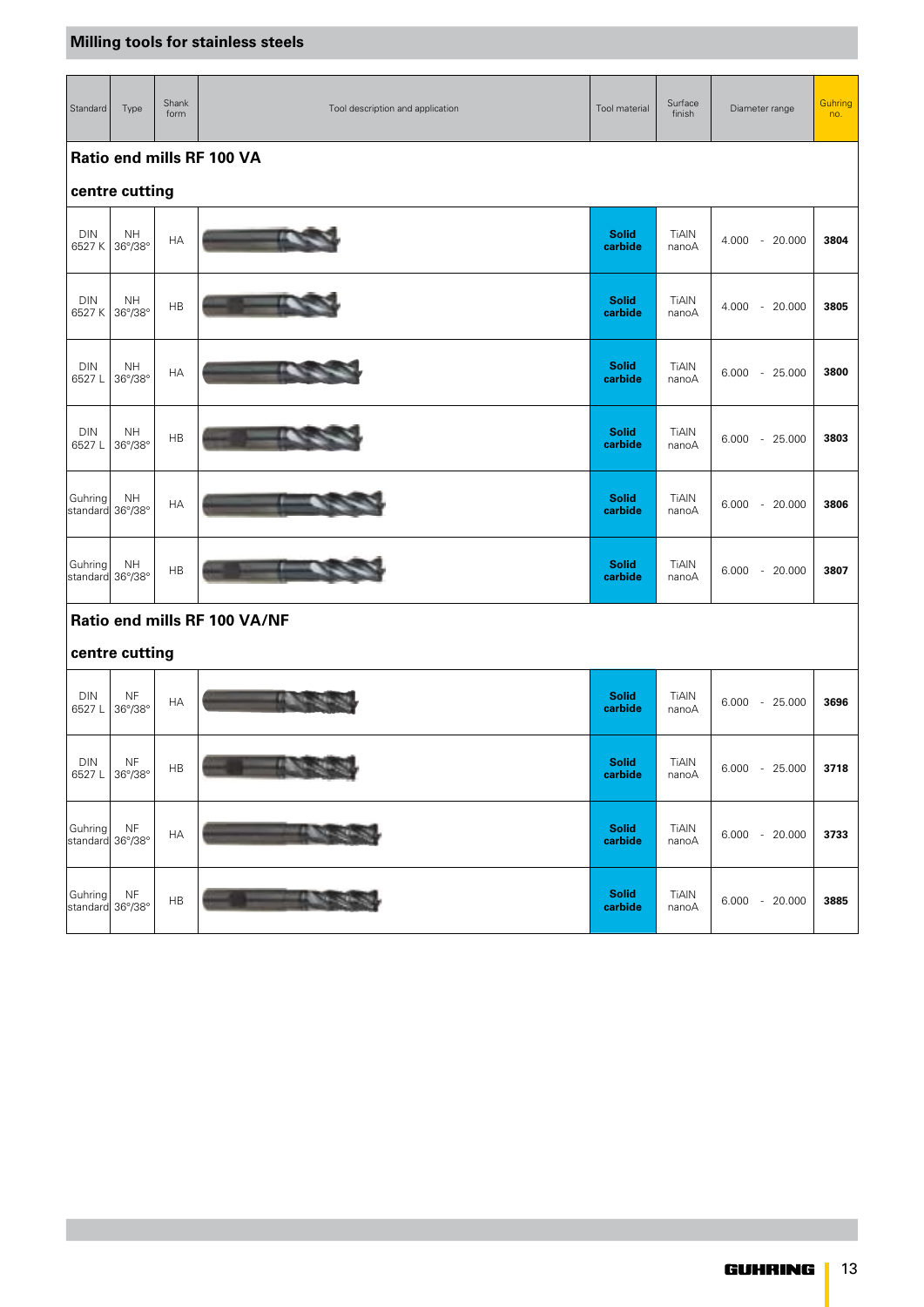# **Threading tools for stainless steels**

#### **Taps, fluteless taps and thread milling cutters**

Diversity is the motto of Guhring's threading tools for the machining of stainless steels. The user can find a suitable tool for every machining task in Guhring's wide-ranging threading tool program.

On these pages we are only introducing reference tools for ISO metric threads. Taps, fluteless taps and thread milling cutters are also available for all thread types and tolerance zones. Furthermore, there are alternative tools available with other surface finishes for further thread depths etc. The complete threading tool program can be found in the current threading tool catalogue.

| Selected machining results for<br>fluteless tapping<br>tapping |                            |                             |                           |                                |                       |                            |                             |  |
|----------------------------------------------------------------|----------------------------|-----------------------------|---------------------------|--------------------------------|-----------------------|----------------------------|-----------------------------|--|
| <b>Guhring no.</b>                                             | 2086                       | 2896                        | 59                        | 761                            | 1139                  | 322                        | 1972                        |  |
| <b>Diameter</b>                                                | M <sub>10</sub>            | M16                         | M6                        | M <sub>6</sub>                 | M <sub>10</sub>       | M8                         | M16x1.5                     |  |
| <b>Coating</b>                                                 | <b>TiN</b>                 | <b>TiN</b>                  | <b>TiN</b>                | <b>TiN</b>                     | <b>TiCN</b>           | <b>TiN</b><br><b>TiCN</b>  |                             |  |
|                                                                |                            |                             |                           |                                |                       |                            |                             |  |
| <b>Material group</b>                                          | stainless steel            | stainless steel             | stainless steel           | stainless steel                | stainless steel       | stainless steel            | stainless steel             |  |
| <b>Material</b><br>description                                 | <b>X5CrNi134</b><br>1.4301 | X6CrNiMoTi17 12 2<br>1.4571 | X2CrNiMo17-12-2<br>1.4404 | X2CrNiMo18-14-3<br>1.4435 Guss | X10CrNiS189<br>1.4305 | <b>X5CrNi134</b><br>1.4301 | X6CrNiMoTi17 12 2<br>1.4571 |  |
| <b>Thread depth [mm]</b>                                       | 21.0                       | 30.0                        | 12.0                      | 15.0                           | 20.0                  | 18.0                       | 16.0                        |  |
| <b>Hole type</b>                                               | through hole               | blind hole                  | blind hole                | blind hole                     | blind hole            | blind hole                 | blind hole                  |  |
|                                                                |                            |                             |                           |                                |                       |                            |                             |  |
| <b>Cooling</b>                                                 | external                   | external                    | external                  | external                       | external              | external                   | internal                    |  |
| <b>Lubricant</b>                                               | soluble oil                | neat oil                    | soluble oil               | soluble oil                    | neat oil              | neat oil                   | soluble oil                 |  |
| <b>Machine type</b>                                            | machining centre           | turning centre              | machining centre          | turning centre                 | machining centre      | turning centre             | machining centre            |  |
|                                                                |                            |                             |                           |                                |                       |                            |                             |  |
| $v_c$ [m/min]                                                  | 10                         | 8                           | 8                         | 5                              | 6                     | 6                          | 12                          |  |
|                                                                |                            |                             |                           |                                |                       |                            |                             |  |
| <b>Tool life</b>                                               | 1250 threads               | 640 threads                 | 730 threads               | 480 threads                    | 970 threads           | 1680 threads               | 6350 threads                |  |

# **Selected machining results for thread milling**

| <b>Guhring no.</b>             | 3526                            | 3541                            |  |  |
|--------------------------------|---------------------------------|---------------------------------|--|--|
| <b>Diameter</b>                | M8                              | M24                             |  |  |
| <b>Coating</b>                 | <b>TiCN</b>                     | <b>TiCN</b>                     |  |  |
|                                |                                 |                                 |  |  |
| <b>Material group</b>          | stainless steel                 | stainless steel                 |  |  |
| <b>Material</b><br>description | X5CrNi134<br>1.4301             | X6CrNiMoTi17 12 2<br>1.4571     |  |  |
| <b>Thread depth [mm]</b>       | 16.0                            | 30.0                            |  |  |
| <b>Hole type</b>               | blind hole                      | blind hole                      |  |  |
|                                |                                 |                                 |  |  |
| <b>Cooling</b>                 | internal                        | internal                        |  |  |
| <b>Lubricant</b>               | soluble oil                     | soluble oil                     |  |  |
| <b>Machine type</b>            | machining centre                | turning centre                  |  |  |
|                                |                                 |                                 |  |  |
| $v_c$ [m/min]                  | 60                              | 60                              |  |  |
| $fz$ [mm/rev.]                 | 0.05                            | 0.08                            |  |  |
|                                |                                 |                                 |  |  |
| Tool life [m]                  | 1140 threads<br>(climb milling) | 1350 threads<br>(climb milling) |  |  |

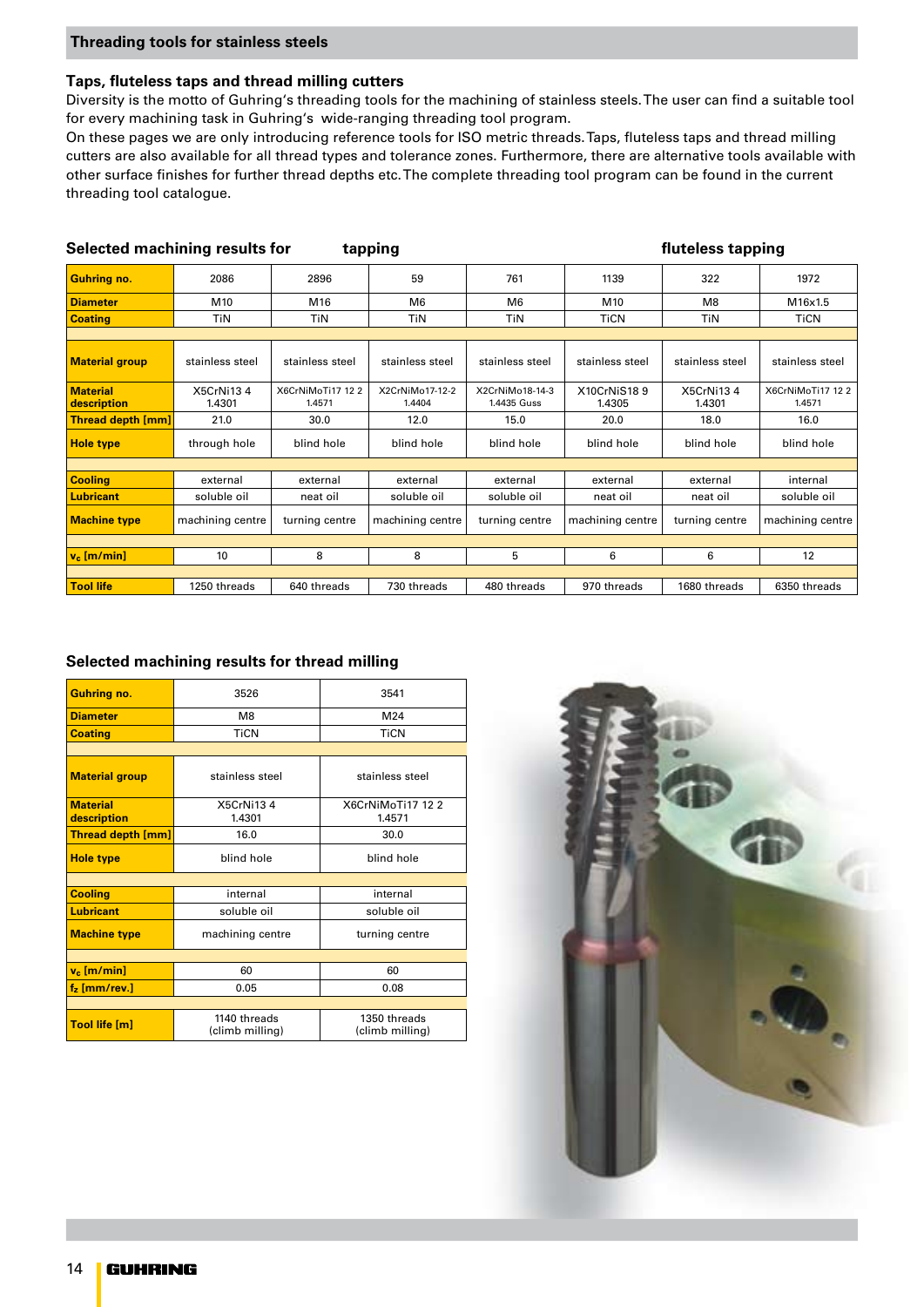# **Threading tools for stainless steels**

| Standard                          | Type                 | Tolerance<br>zone | Tool description and application  | Surface<br>Tool material<br>finish |             | Diameter range                        | Guhring<br>no. |  |  |  |  |
|-----------------------------------|----------------------|-------------------|-----------------------------------|------------------------------------|-------------|---------------------------------------|----------------|--|--|--|--|
| <b>Taps</b>                       |                      |                   |                                   |                                    |             |                                       |                |  |  |  |  |
|                                   | for through holes    |                   |                                   |                                    |             |                                       |                |  |  |  |  |
| <b>DIN 371</b>                    | VA/B                 | ISO 2/<br>6H      |                                   | <b>HSS-E</b>                       | TiN         | M3<br>M10<br>$\overline{\phantom{a}}$ | 2086           |  |  |  |  |
| <b>Taps</b>                       |                      |                   |                                   |                                    |             |                                       |                |  |  |  |  |
|                                   | for blind holes      |                   |                                   |                                    |             |                                       |                |  |  |  |  |
| <b>DIN 371</b>                    | VA<br>R15/C          | ISO 2/<br>6H      |                                   | <b>HSS-E</b>                       | TiN         | M10<br>M3<br>$\overline{\phantom{a}}$ | 2896           |  |  |  |  |
| <b>DIN 371</b>                    | VA<br>R40/C          | ISO 2/<br>6H      |                                   | <b>HSS-EPM</b>                     | TiN         | M3<br>M10<br>$\overline{\phantom{a}}$ | 59             |  |  |  |  |
| <b>DIN 371</b>                    | VA<br>R50            | 6HX               |                                   | <b>HSS-EPM</b>                     | TiN         | M3<br>M10<br>$\overline{\phantom{a}}$ | 761            |  |  |  |  |
| <b>DIN 371</b>                    | VA<br>R50            | 6HX               |                                   | <b>HSS-EPM</b>                     | <b>TiCN</b> | M5<br>$\overline{\phantom{a}}$<br>M10 | 1139           |  |  |  |  |
|                                   | <b>Fluteles taps</b> |                   |                                   |                                    |             |                                       |                |  |  |  |  |
|                                   |                      |                   | for through holes and blind holes |                                    |             |                                       |                |  |  |  |  |
| $\neg$ DIN<br>371                 | N/C                  | 6 HX              |                                   | <b>HSS-EPM</b>                     | TiN         | M3<br>M10<br>$\overline{\phantom{a}}$ | 322            |  |  |  |  |
| 371                               | N/C                  | $6 HX$            |                                   | solid<br>carbide                   | <b>TiCN</b> | M3<br>M10<br>$\overline{\phantom{a}}$ | 1972           |  |  |  |  |
| <b>Thread milling cutters</b>     |                      |                   |                                   |                                    |             |                                       |                |  |  |  |  |
| for through holes and blind holes |                      |                   |                                   |                                    |             |                                       |                |  |  |  |  |
| Guhring<br>standard               | TMC SP               |                   |                                   | solid<br>carbide                   | <b>TiCN</b> | M20<br>M3<br>$\overline{\phantom{a}}$ | 3526           |  |  |  |  |
| Guhring<br>standard               | TMU SP               |                   | <b><i><u>Linuxers</u></i></b>     | solid<br>carbide                   | <b>TiCN</b> | $\geq 30$<br>$\geq$ 14 -              | 3541           |  |  |  |  |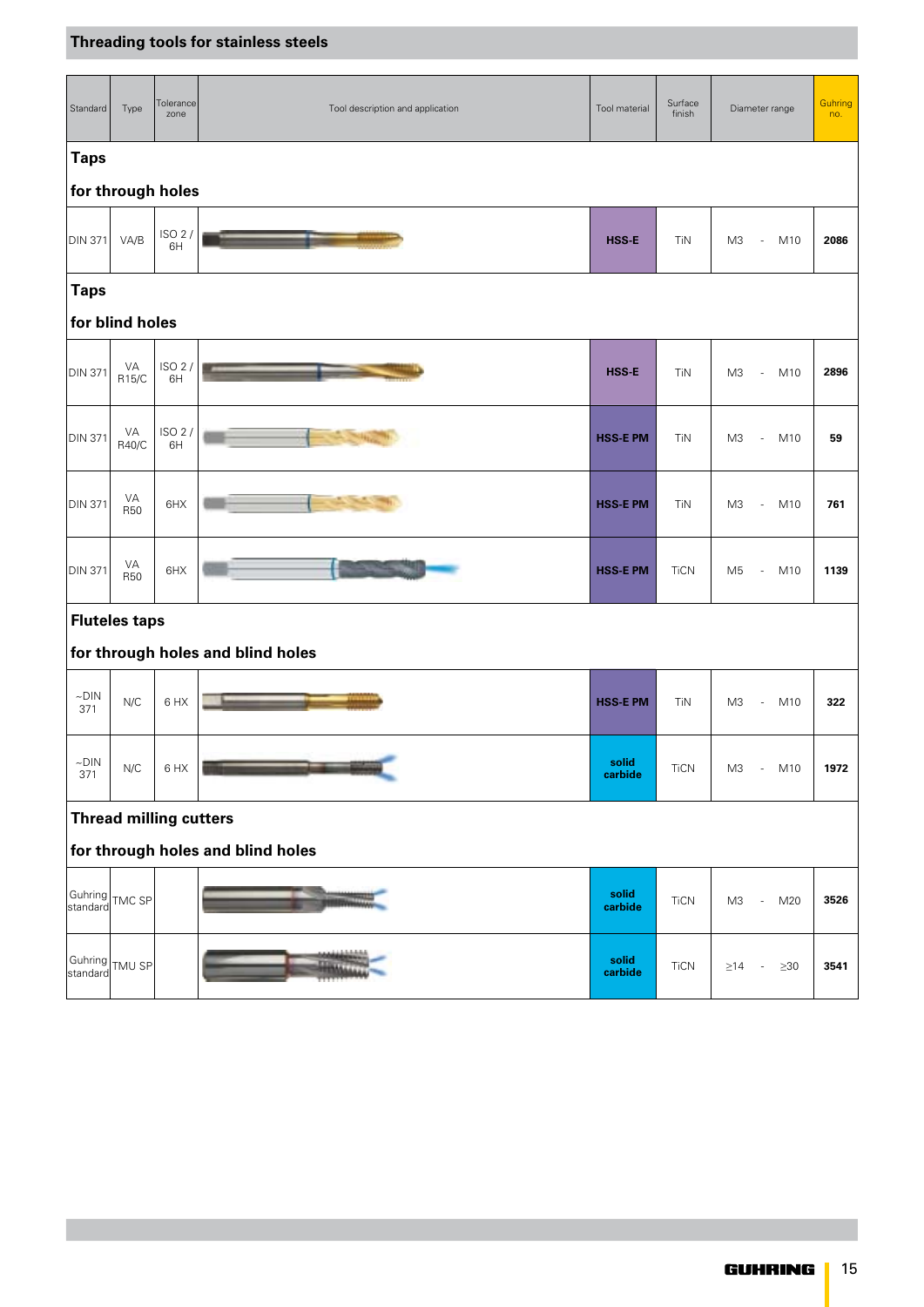# **Made to measure - modular tools from Guhring**

Guhring manufactures modular tools individually tailored to your specific machining task. Our aim is to solve complex machining tasks with intelligent tooling solutions as simply and quickly as possible, in order to save your production time and costs.

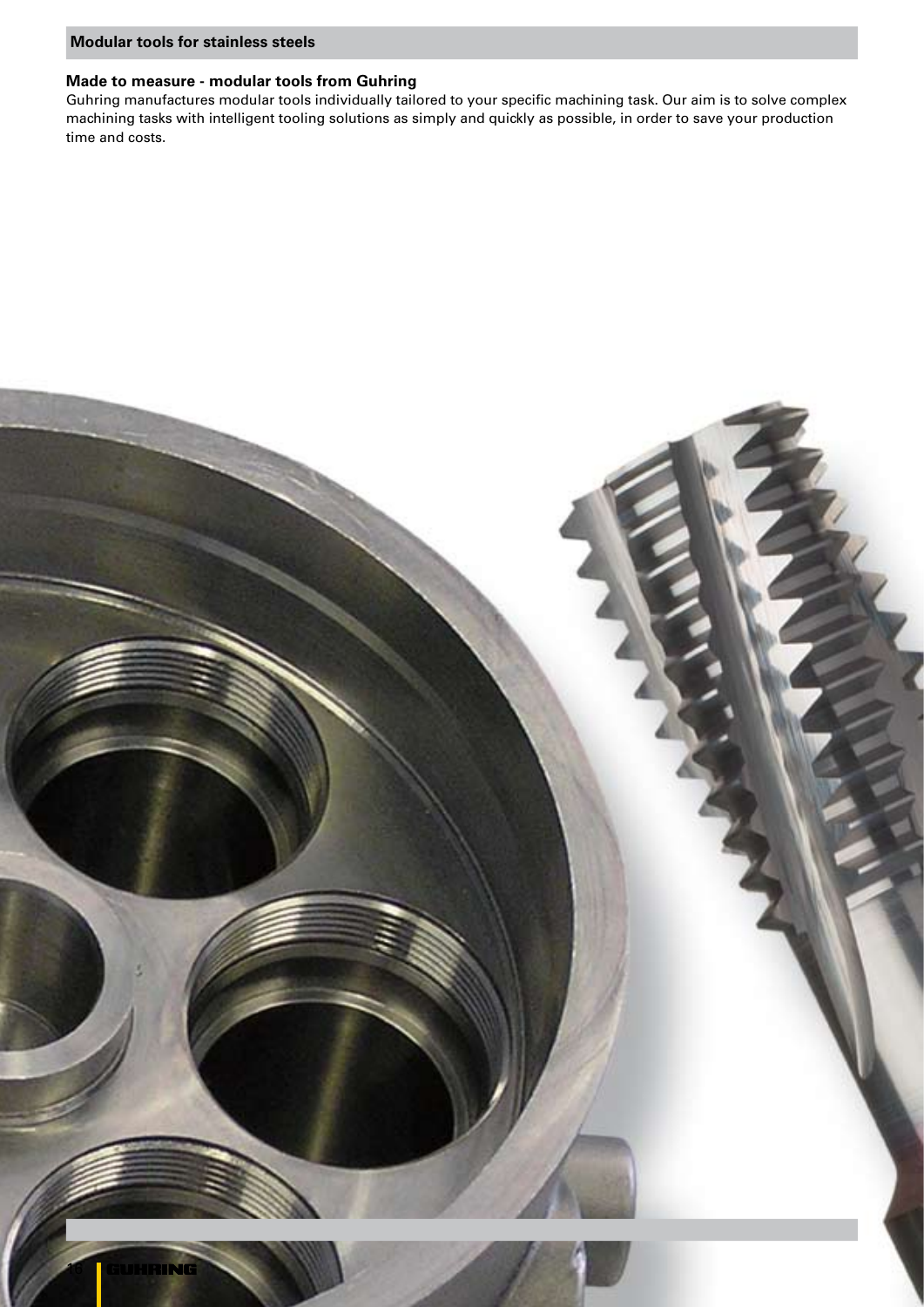